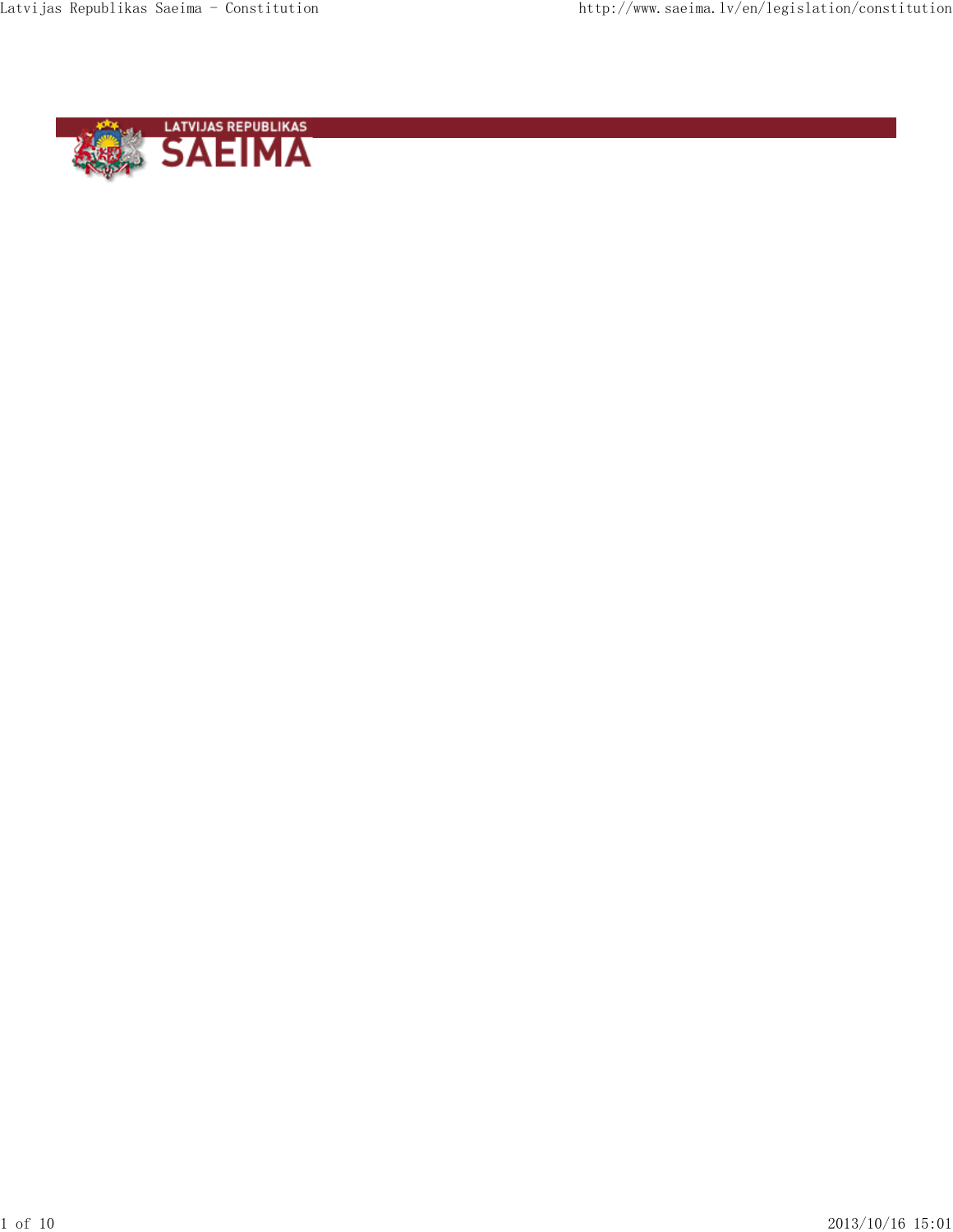Legislative process / Constitution

# **The Constitution of the Republic of Latvia**

The people of Latvia, in freely elected Constitutional Assembly, have adopted the following State Constitution:

# **Chapter I General Provisions**

**1**. Latvia is an independent democratic republic.

**2**. The sovereign power of the State of Latvia is vested in the people of Latvia.

**3**. The territory of the State of Latvia, within the borders established by international agreements, consists of Vidzeme, Latgale, Kurzeme and Zemgale.

**4**. The Latvian language is the official language in the Republic of Latvia. The national flag of Latvia shall be red with a band of white.

*[15 October 1998]*

#### **Chapter II The Saeima**

**5.** The *Saeima* shall be composed of one hundred representatives of the people.

**6.** The *Saeima* shall be elected in general, equal and direct elections, and by secret ballot based on proportional representation.

**7.** In the division of Latvia into separate electoral districts, provision for the number of members of the *Saeima* to be elected from each district shall be proportional to the number of electors in each district.

**8.** All citizens of Latvia who enjoy full rights of citizenship and, who on election day have attained eighteen years of age shall be entitled to vote.

**9.** Any citizen of Latvia, who enjoys full rights of citizenship and, who is more than twenty-one years of age on the first day of elections may be elected to the *Saeima*.

**10.** The *Saeima* shall be elected for a term of four years.

**11.** Elections for the *Saeima* shall be held on the first Saturday in October.

**12.** The newly elected *Saeima* shall hold its first sitting on the first Tuesday in November, when the mandate of the previous *Saeima* shall expire.

**13.** Should elections for the *Saeima*, by reason of the dissolution of the previous *Saeima*, be held at another time of the year, the *Saeima* so elected shall convene not later than one month after its election, and its mandate shall expire upon the convening of the new *Saeima* on the first Tuesday in November following the elapse of three years after such election.

**14.** Not less than one tenth of electors has the right to initiate a national referendum regarding recalling of the Saeima. If the majority of voters and at least two thirds of the number of the voters who participated in the last elections of the Saeima vote in the national referendum regarding recalling of the Saeima, then the Saeima shall be deemed recalled. The right to initiate a national referendum regarding recalling of the Saeima may not be exercised one year after the convening of the Saeima and one year before the end of the term of office of the Saeima, during the last six months of the term of office of the President, as well as earlier than six months after the previous national referendum regarding recalling of the Saeima.

The electors may not recall any individual member of the Saeima.

**15.** The *Saeima* shall hold its sittings in Rīga, and only in extraordinary circumstances may it convene elsewhere.

**16.** The *Saeima* shall elect a Presidium that shall be composed of a Chairperson, two Deputies and Secretaries. The Presidium shall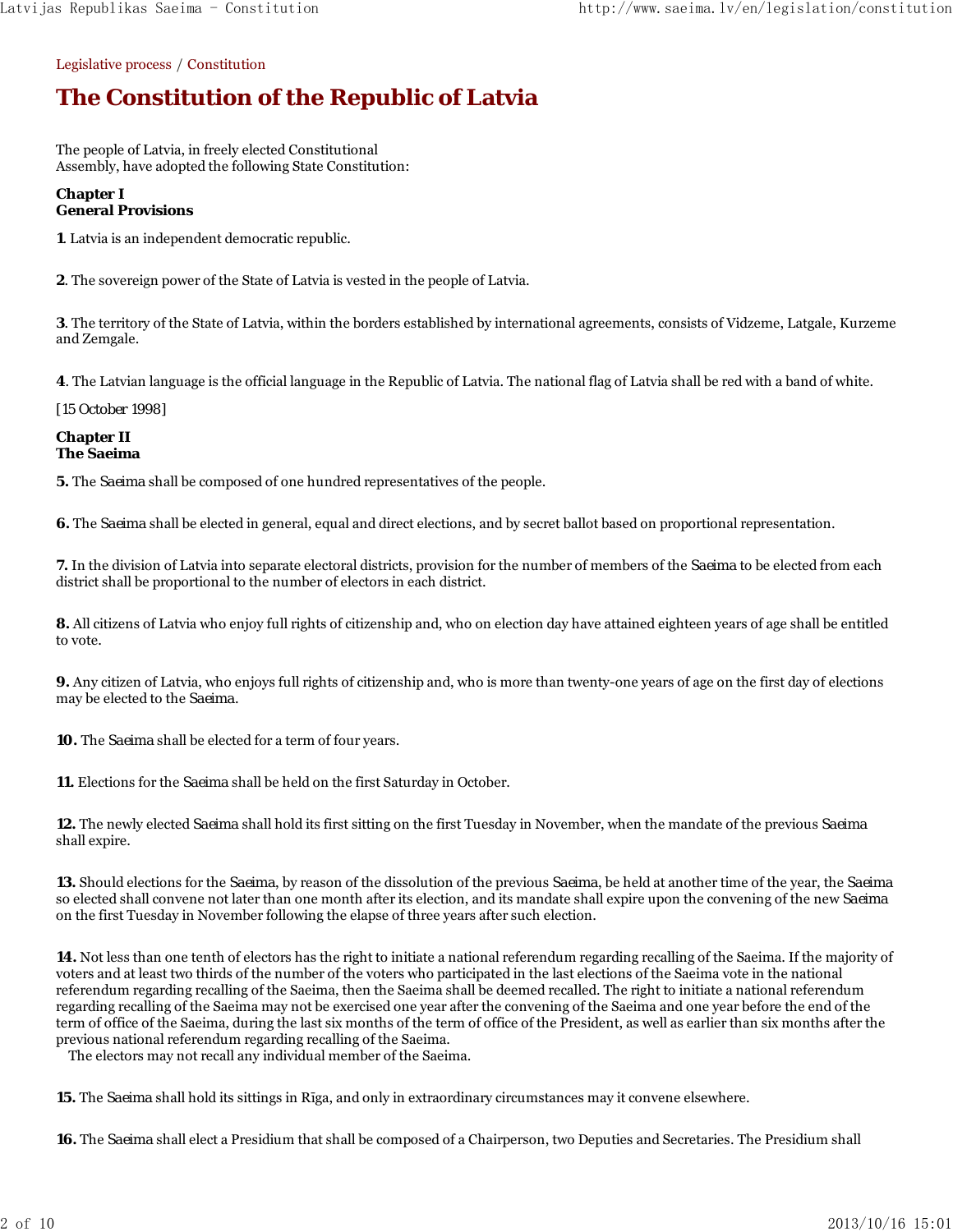function continuously during the mandate of the *Saeima*.

**17.** The first sitting of the newly elected *Saeima* shall be opened by the Chairperson of the preceding *Saeima* or by another member of the Presidium at the direction of the Presidium.

**18.** The *Saeima* itself shall review the qualifications of its members.

A person elected to the *Saeima* shall acquire the mandate of a Member of the *Saeima* if such person gives the following solemn promise:

"I, upon assuming the duties of a Member of the *Saeima*, before the people of Latvia, do swear (solemnly promise) to be loyal to Latvia, to strengthen its sovereignty and the Latvian language as the only official language, to defend Latvia as an independent and democratic State, and to fulfil my duties honestly and conscientiously. I undertake to observe the Constitution and laws of Latvia."

**19.** The Presidium shall convene sessions of the *Saeima* and schedule regular and extraordinary sittings.

**20.** The Presidium shall convene sittings of the *Saeima* if requested by the President, the Prime Minister, or not less than one third of the members of the *Saeima*.

**21.** The *Saeima* shall establish rules of order to provide for its internal operations and order. The working language of the *Saeima* is the Latvian language.

**22.** Sittings of the *Saeima* shall be public. The *Saeima* may decide by a majority vote of not less than two-thirds of the members present to sit in closed session, if so requested by ten members of the *Saeima*, or by the President, the Prime Minister, or a Minister.

**23.** Sittings of the *Saeima* may take place if at least half of the members of the *Saeima* participate therein.

**24.** The *Saeima* shall make decisions by an absolute majority of votes of the members present at the sitting, except in cases specifically set out in the Constitution.

**25.** The *Saeima* shall establish committees and determine the number of members and their duties. Committees have the right to require of individual Ministers or local government authorities information and explanations necessary for the work of the committees, and the right to invite to their sittings responsible representatives from the relevant ministries or local government authorities to furnish explanations. Committees may also carry on their work between sessions of the *Saeima*.

**26.** The *Saeima* shall appoint parliamentary investigatory committees for specified matters if not less than one-third of its members request it.

**27.** The *Saeima* shall have the right to submit to the Prime Minister or to an individual Minister requests and questions which either they, or a responsible government official duly authorised by them, must answer. The Prime Minister or any Minister shall furnish the relevant documents and enactments requested by the *Saeima* or by any of its committees.

**28.** Members of the *Saeima* may not be called to account by any judicial, administrative or disciplinary process in connection with their voting or their views as expressed during the execution of their duties. Court proceedings may be brought against members of the *Saeima* if they, albeit in the course of performing parliamentary duties, disseminate:

1) defamatory statements which they know to be false, or

2) defamatory statements about private or family life.

**29.** Members of the *Saeima* shall not be arrested, nor shall their premises be searched, nor shall their personal liberty be restricted in any way without the consent of the *Saeima*. Members of the *Saeima* may be arrested if apprehended in the act of committing a crime. The Presidium shall be notified within twenty-four hours of the arrest of any member of the *Saeima*; the Presidium shall raise the matter at the next sitting of the *Saeima* for decision as to whether the member shall continue to be held in detention or be released. When the *Saeima* is not in session, pending the opening of a session, the Presidium shall decide whether the member of the *Saeima* shall remain in detention.

**30.** Without the consent of the *Saeima*, criminal prosecution may not be commenced and administrative fines may not be levied against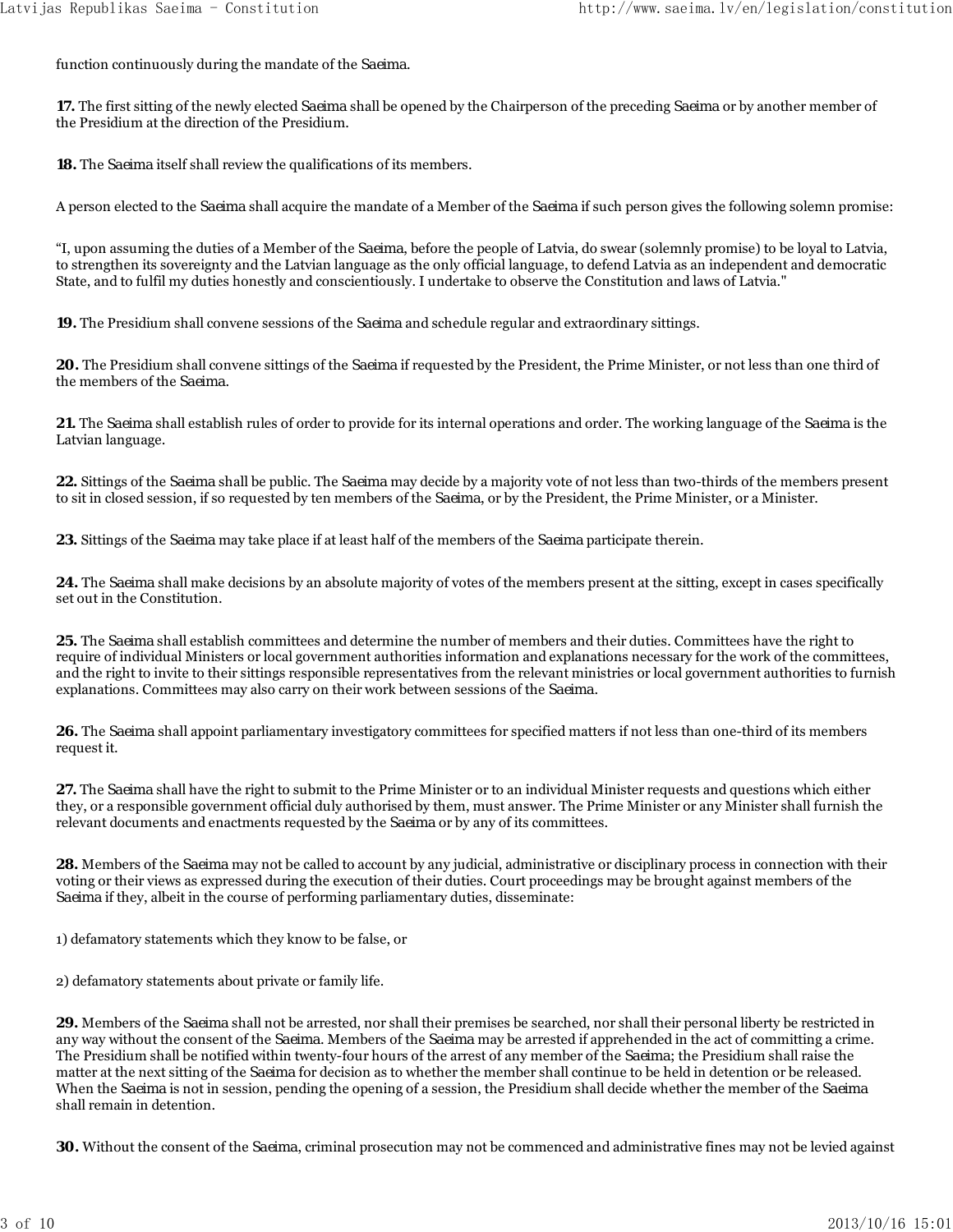its members.

**31.** Members of the *Saeima* have the right to refuse to give evidence:

1) concerning persons who have entrusted to them, as representatives of the people, certain facts or information;

2) concerning persons to whom they, as representatives of the people, have entrusted certain facts or information; or

3) concerning such facts or information itself.

**32.** Members of the *Saeima* may not, either personally or in the name of another person, receive government contracts or concessions. The provisions of this Article shall apply to Ministers even if they are not members of the *Saeima*.

**33.** The remuneration of members of the *Saeima* shall be from state funds.

**34.** No person may be called to account for reporting the sittings of the *Saeima* or its committees if such reports correspond to fact. Information about closed sessions of either the *Saeima* or its committees may only be disclosed with the permission of the Presidium of the *Saeima* or the committee.

*[27 January 1994; 4 December 1997; 15 October 1998; 30 April 2002; 8 April 2009]*

#### **Chapter III The President**

**35.** The *Saeima* shall elect the President for a term of four years.

**36.** The President shall be elected by secret ballot with a majority of the votes of not less than fifty-one members of the *Saeima*.

**37.** Any person who enjoys full rights of citizenship and who has attained the age of forty years may be elected President. A person with dual citizenship may not be elected President.

**38.** The office of the President shall not be held concurrently with any other office. If the person elected as President is a member of the *Saeima*, he or she shall resign his or her mandate as a member of the *Saeima*.

**39.** The same person shall not hold office as President for more than eight consecutive years.

**40.** The President, upon taking up the duties of office, at a sitting of the *Saeima*, shall take the following solemn oath:

"I swear that all of my work will be dedicated to the welfare of the people of Latvia. I will do everything in my power to promote the prosperity of the Republic of Latvia and all who live here. I will hold sacred and will observe the Constitution of Latvia and the laws of the State. I will act justly towards all and will fulfil my duties conscientiously."

**41.** The President shall represent the State in international relations, appoint the diplomatic representatives of Latvia, and also receive diplomatic representatives of other states. The President shall implement the decisions of the *Saeima* concerning the ratification of international agreements.

**42.** The President shall be the Commander-in-Chief of the armed forces of Latvia. During wartime, the President shall appoint a Supreme Commander.

**43.** The President shall declare war on the basis of a decision of the *Saeima*.

**44.** The President has the right to take whatever steps are necessary for the military defence of the State should another state declare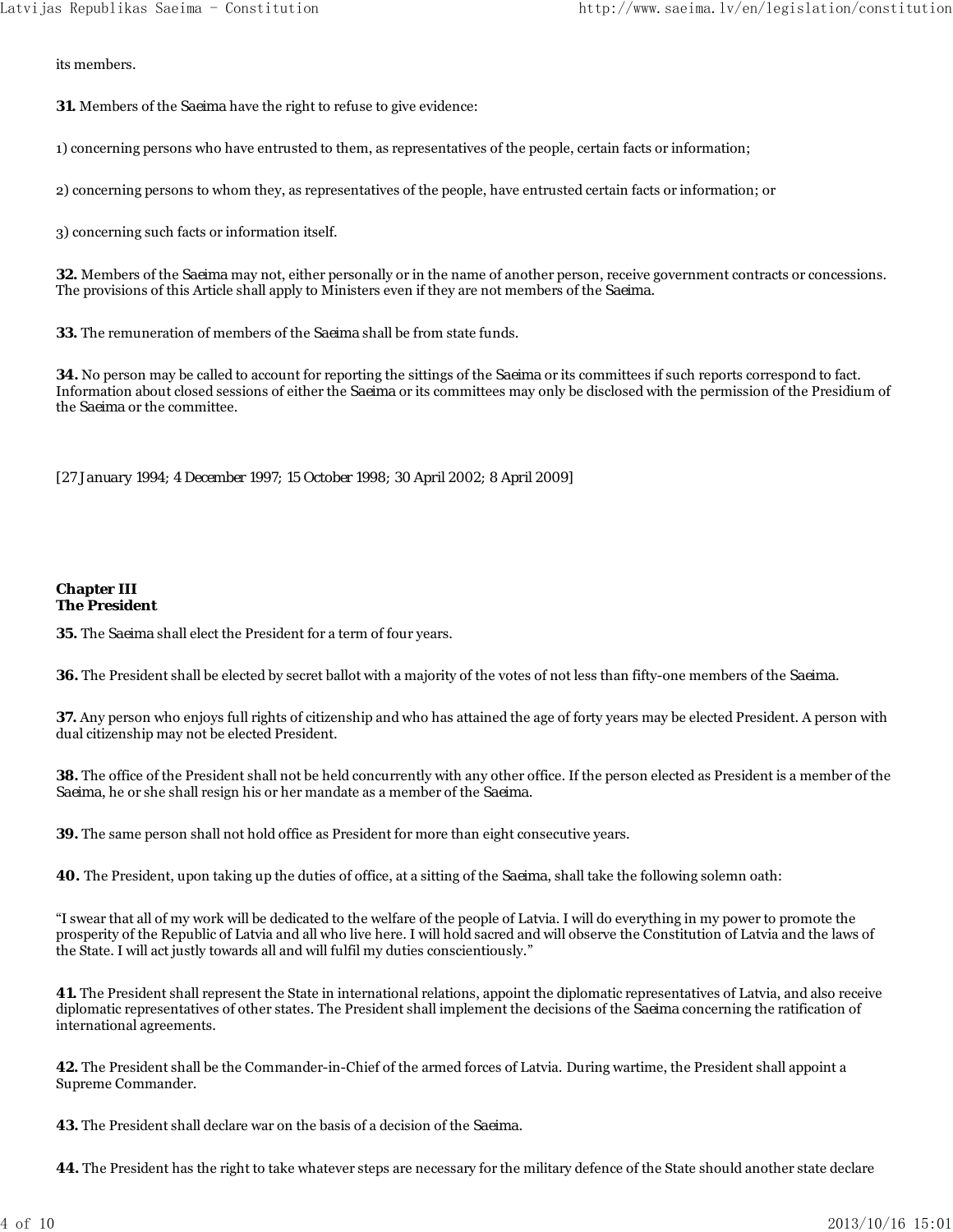war on Latvia or an enemy invade its borders. Concurrently and without delay, the President shall convene the *Saeima*, which shall decide as to the declaration and commencement of war.

**45.** The President has the right to grant clemency to criminals against whom judgment of the court has come into legal effect. The extent of, and procedures for, the utilisation of this right shall be set out in a specific law. The *Saeima* grants amnesty.

**46.** The President has the right to convene and to preside over extraordinary meetings of the Cabinet and to determine the agenda of such meetings.

**47.** The President has the right to initiate legislation.

**48.** The President shall be entitled to propose the dissolution of the *Saeima*. Following this proposal, a national referendum shall be held. If in the referendum more than half of the votes are cast in favour of dissolution, the *Saeima* shall be considered dissolved, new elections called, and such elections held no later than two months after the date of the dissolution of the *Saeima*.

**49.** If the *Saeima* has been dissolved or recalled, the mandate of the members of the *Saeima* shall continue to be in effect until the convening of the newly elected *Saeima*, but the former *Saeima* may only hold sittings upon the request of the President. The President shall determine the agenda of such sittings of the *Saeima*. New elections shall take place not earlier than one month and not later than two months after recalling of the *Saeima*.

**50.** If in the referendum more than half of the votes are cast against the dissolution of the *Saeima*, then the President shall be deemed to be removed from office, and the *Saeima* shall elect a new President to serve for the remaining term of office of the President so removed.

**51.** Upon the proposal of not less than half of all of the members of the *Saeima*, the *Saeima* may decide, in closed session and with a majority vote of not less than two-thirds of all of its members, to remove the President from office.

**52.** If the President resigns from office, dies or is removed from office before their term has ended, the Chairperson of the *Saeima* shall assume the duties of the President until the *Saeima* has elected a new President. Similarly, the Chairperson of the *Saeima* shall assume the duties of the President if the latter is away from Latvia or for any other reason unable to fulfil the duties of office.

**53.** Political responsibility for the fulfilment of presidential duties shall not be borne by the President. All orders of the President shall be jointly signed by the Prime Minister or by the appropriate Minister, who shall thereby assume full responsibility for such orders except in the cases specified in Articles forty-eight and fifty-six.

**54.** The President may be subject to criminal liability if the *Saeima* consents thereto by a majority vote of not less than two-thirds.

*[4 December 1997; 3 May 2007; 8 April 2009]*

# **Chapter IV The Cabinet**

**55.** The Cabinet shall be composed of the Prime Minister and the Ministers chosen by the Prime Minister.

**56.** The Cabinet shall be formed by the person who has been invited by the President to do so.

**57.** The number of ministries and the scope of their responsibilities, as well as the relations between State institutions, shall be as provided for by law.

**58.** The administrative institutions of the State shall be under the authority of the Cabinet.

**59.** In order to fulfil their duties, the Prime Minister and other Ministers must have the confidence of the *Saeima* and they shall be accountable to the *Saeima* for their actions. If the *Saeima* expresses no confidence in the Prime Minister, the entire Cabinet shall resign. If there is an expression of no confidence in an individual Minister, then the Minister shall resign and another person shall be invited to replace them by the Prime Minister.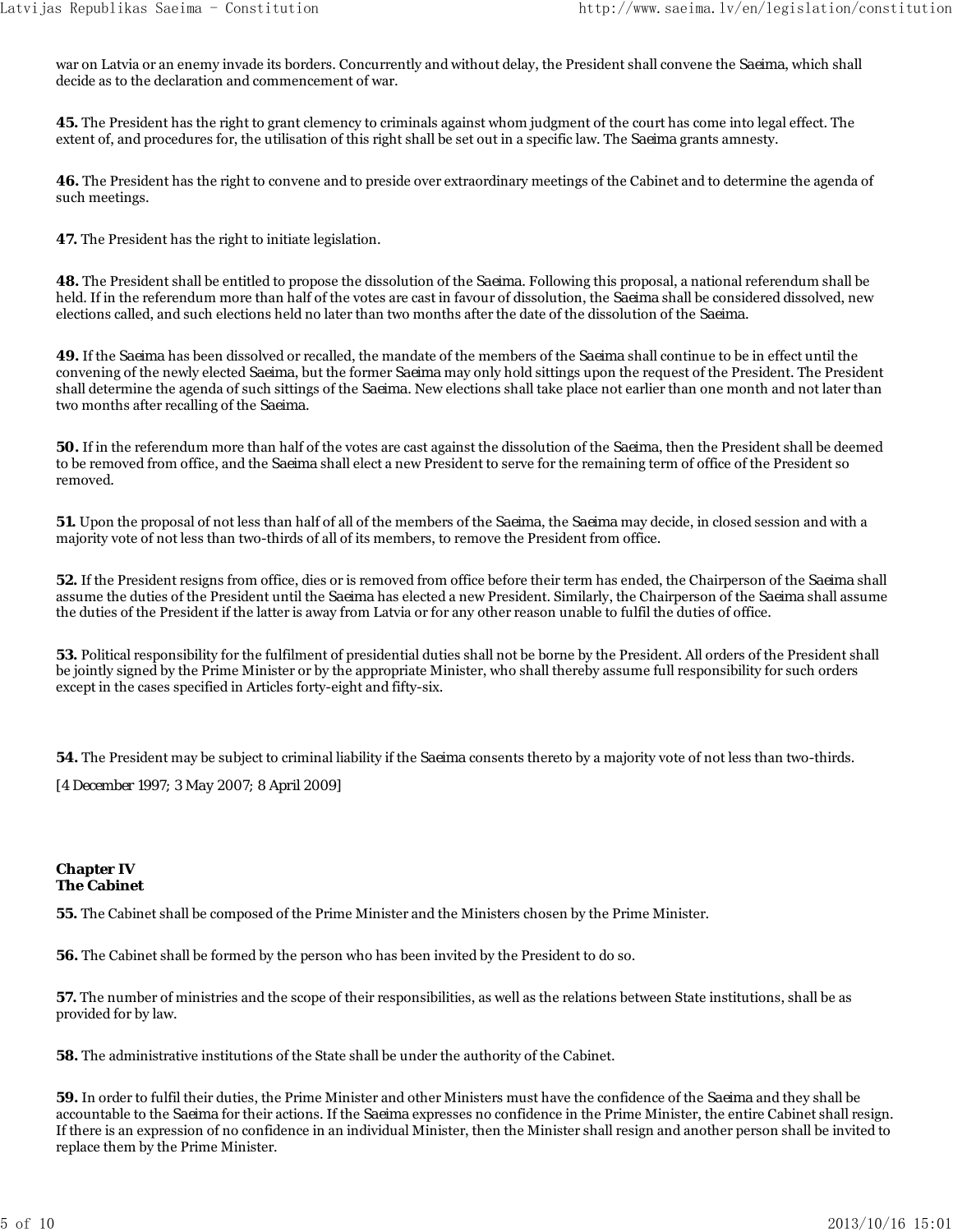**60.** Meetings of the Cabinet shall be chaired by the Prime Minister, and in the absence of the Prime Minister, by a Minister authorised to do so by the Prime Minister.

**61.** The Cabinet shall deliberate draft laws prepared by individual ministries as well as matters which pertain to the activities of more than one ministry, and issues of State policy raised by individual members of Cabinet.

**62.** If the State is threatened by an external enemy, or if an internal insurrection which endangers the existing political system arises or threatens to arise in the State or in any part of the State, the Cabinet has the right to proclaim a state of emergency and shall inform the Presidium within twenty-four hours and the Presidium shall, without delay, present such decision of the Cabinet to the *Saeima*.

**63.** Ministers, even if they are not members of the *Saeima*, and responsible government officials authorised by a Minister, have the right to attend sittings of the *Saeima* and its committees and to submit additions and amendments to draft laws.

#### **Chapter V Legislation**

**64.** The *Saeima*, and also the people, have the right to legislate, in accordance with the procedures, and to the extent, provided for by this Constitution.

**65.** Draft laws may be submitted to the *Saeima* by the President, the Cabinet or committees of the *Saeima*, by not less than five members of the *Saeima*, or, in accordance with the procedures and in the cases provided for in this Constitution, by one-tenth of the electorate.

**66.** Annually, before the commencement of each financial year, the *Saeima* shall determine the State Revenues and Expenditures Budget, the draft of which shall be submitted to the *Saeima* by the Cabinet.

If the *Saeima* makes a decision that involves expenditures not included in the Budget, then this decision must also allocate funds to cover such expenditures.

After the end of the budgetary year, the Cabinet shall submit an accounting of budgetary expenditures for the approval of the *Saeima*.

**67.** The *Saeima* shall determine the size of the armed forces of the State during peacetime.

**68.** All international agreements, which settle matters that may be decided by the legislative process, shall require ratification by the *Saeima*.

Upon entering into international agreements, Latvia, with the purpose of strengthening democracy, may delegate a part of its State institution competencies to international institutions. The *Saeima* may ratify international agreements in which a part of State institution competencies are delegated to international institutions in sittings in which at least two-thirds of the members of the *Saeima* participate, and a two-thirds majority vote of the members present is necessary for ratification.

Membership of Latvia in the European Union shall be decided by a national referendum, which is proposed by the *Saeima*.

Substantial changes in the terms regarding the membership of Latvia in the European Union shall be decided by a national referendum if such referendum is requested by at least one-half of the members of the *Saeima*.

**69.** The President shall proclaim laws passed by the *Saeima* not earlier than the tenth day and not later than the twenty-first day after the law has been adopted. A law shall come into force fourteen days after its proclamation unless a different term has been specified in the law.

**70.** The President shall proclaim adopted laws in the following manner:

"The *Saeima* (that is, the People) has adopted and the President has proclaimed the following law: (text of the law)."

**71.** Within ten days of the adoption of a law by the *Saeima*, the President, by means of a written and reasoned request to the Chairperson of the *Saeima*, may require that a law be reconsidered. If the *Saeima* does not amend the law, the President then may not raise objections a second time.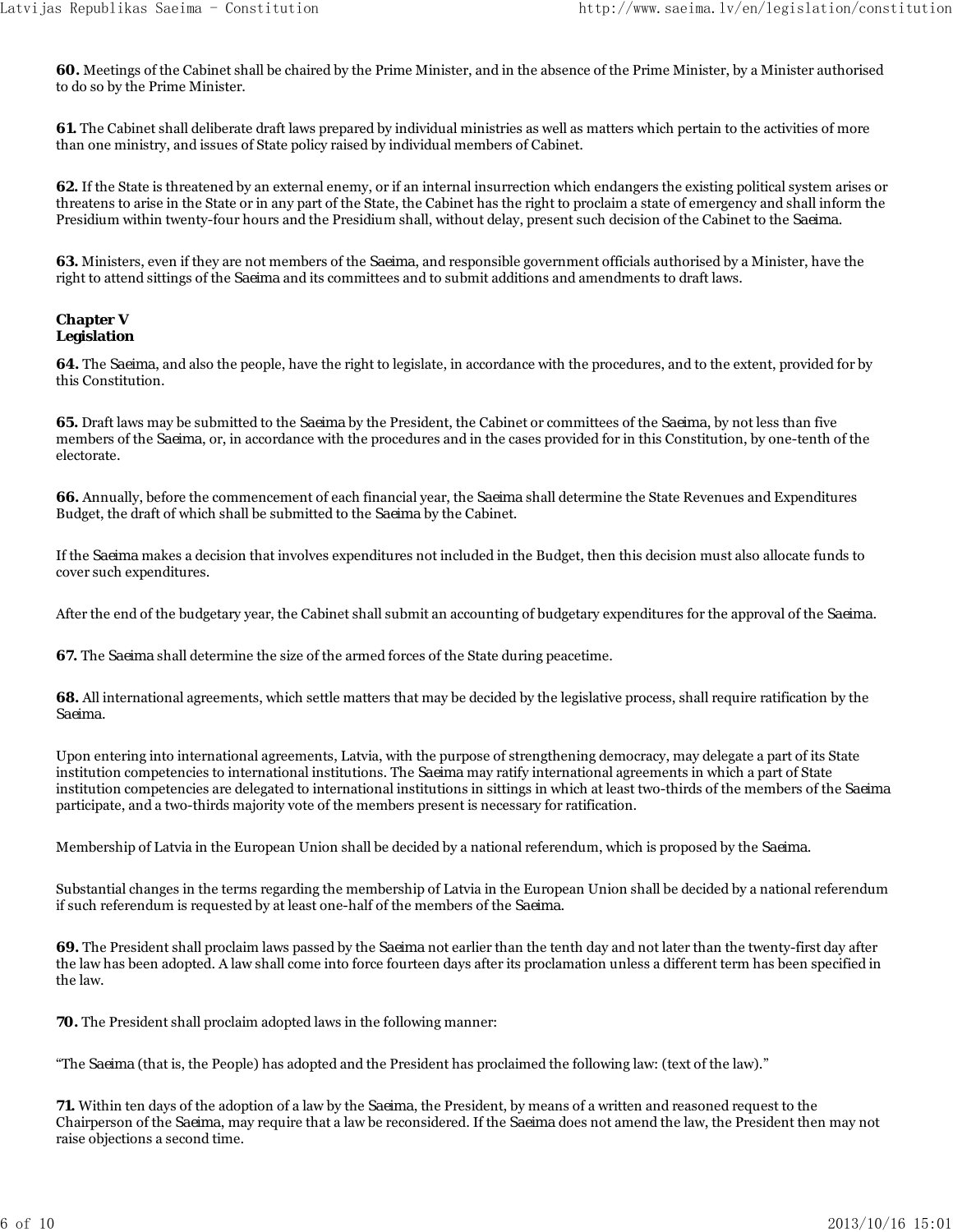**72.** The President has the right to suspend the proclamation of a law for a period of two months. The President shall suspend the proclamation of a law if so requested by not less than one-third of the members of the *Saeima*. This right may be exercised by the President, or by one-third of the members of the *Saeima*, within ten days of the adoption of the law by the *Saeima*. The law thus suspended shall be put to a national referendum if so requested by not less than one-tenth of the electorate. If no such request is received during the aforementioned two-month period, the law shall then be proclaimed after the expiration of such period. A national referendum shall not take place, however, if the *Saeima* again votes on the law and not less than three-quarters of all members of the *Saeima* vote for the adoption of the law.

**73.** The Budget and laws concerning loans, taxes, customs duties, railroad tariffs, military conscription, declaration and commencement of war, peace treaties, declaration of a state of emergency and its termination, mobilisation and demobilisation, as well as agreements with other nations may not be submitted to national referendum.

**74.** A law adopted by the *Saeima* and suspended pursuant to the procedures specified in Article seventy-two shall be repealed by national referendum if the number of voters is at least half of the number of electors as participated in the previous *Saeima* election and if the majority has voted for repeal of the law.

**75.** Should the *Saeima*, by not less than a two thirds majority vote, determine a law to be urgent, the President may not request reconsideration of such law, it may not be submitted to national referendum, and the adopted law shall be proclaimed no later than the third day after the President has received it.

**76.** The *Saeima* may amend the Constitution in sittings at which at least two-thirds of the members of the *Saeima* participate. The amendments shall be passed in three readings by a majority of not less than two-thirds of the members present.

**77.** If the *Saeima* has amended the first, second, third, fourth, sixth or seventy-seventh Article of the Constitution, such amendments, in order to come into force as law, shall be submitted to a national referendum.

**78.** Electors, in number comprising not less than one tenth of the electorate, have the right to submit a fully elaborated draft of an amendment to the Constitution or of a law to the President, who shall present it to the *Saeima*. If the *Saeima* does not adopt it without change as to its content, it shall then be submitted to national referendum.

**79.** An amendment to the Constitution submitted for national referendum shall be deemed adopted if at least half of the electorate has voted in favour. A draft law, decision regarding membership of Latvia in the European Union or substantial changes in the terms regarding such membership submitted for national referendum shall be deemed adopted if the number of voters is at least half of the number of electors as participated in the previous *Saeima* election and if the majority has voted in favour of the draft law, membership of Latvia in the European Union or substantial changes in the terms regarding such membership.

**80.** All citizens of Latvia who have the right to vote in elections of the *Saeima* may participate in national referendums.

**81.** *[3 May 2007]*

*[21 March 1933; 4 December 1997; 15 October 1998; 8 May 2003; 23 September 2004; 3 May 2007]*

#### **Chapter VI Courts**

**82.** In Latvia, court cases shall be heard by district (city) courts, regional courts and the Supreme Court, but in the event of war or a state of emergency, also by military courts.

**83.** Judges shall be independent and subject only to the law.

**84.** Judicial appointments shall be confirmed by the *Saeima* and they shall be irrevocable. The *Saeima* may remove judges from office against their will only in the cases provided for by law, based upon a decision of the Judicial Disciplinary Board or a judgment of the Court in a criminal case. The age of retirement from office for judges may be determined by law.

**85.** In Latvia, there shall be a Constitutional Court, which, within its jurisdiction as provided for by law, shall review cases concerning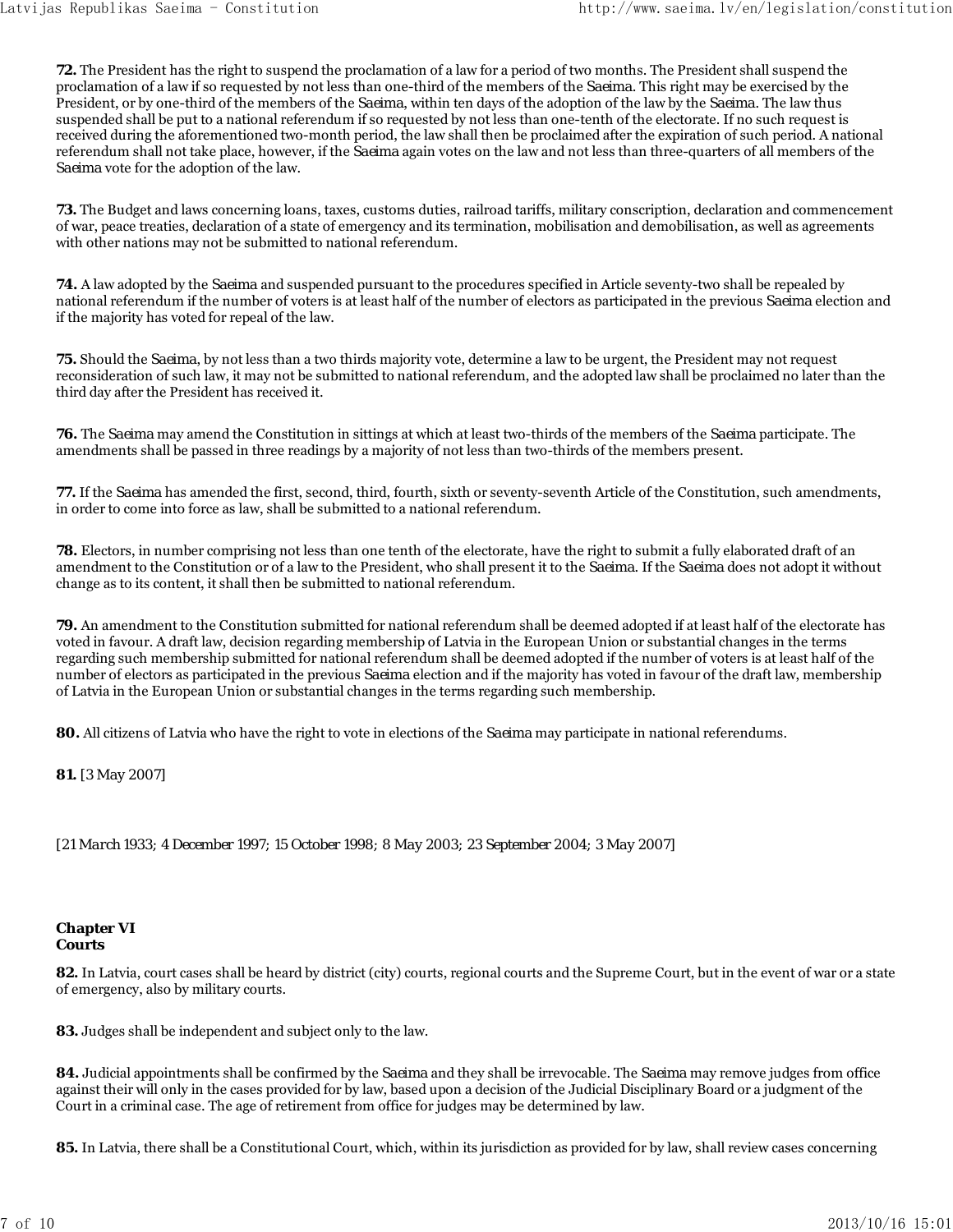the compliance of laws with the Constitution, as well as other matters regarding which jurisdiction is conferred upon it by law. The Constitutional Court shall have the right to declare laws or other enactments or parts thereof invalid. The *Saeima* shall confirm the appointment of judges to the Constitutional Court for the term provided for by law, by secret ballot with a majority of the votes of not less than fifty-one members of the *Saeima*.

**86.** Decisions in court proceedings may be made only by bodies upon which jurisdiction regarding such has been conferred by law, and only in accordance with procedures provided for by law. Military courts shall act on the basis of a specific law.

*[5 June 1996; 4 December 1997; 15 October 1998]*

# **Chapter VII The State Audit Office**

**87.** The State Audit Office shall be an independent collegial institution.

**88.** Auditors General shall be appointed to their office and confirmed pursuant to the same procedures as judges, but only for a fixed period of time, during which they may be removed from office only by a judgment of the Court. A specific law shall provide for the organisation and responsibilities of the State Audit Office.

# **Chapter VIII Fundamental Human Rights**

**89.** The State shall recognise and protect fundamental human rights in accordance with this Constitution, laws and international agreements binding upon Latvia.

**90.** Everyone has the right to know about his or her rights.

**91.** All human beings in Latvia shall be equal before the law and the courts.

Human rights shall be realised without discrimination of any kind.

**92.** Everyone has the right to defend his or her rights and lawful interests in a fair court. Everyone shall be presumed innocent until his or her guilt has been established in accordance with law. Everyone, where his or her rights are violated without basis, has a right to commensurate compensation. Everyone has a right to the assistance of counsel.

**93.** The right to life of everyone shall be protected by law.

**94**. Everyone has the right to liberty and security of person. No one may be deprived of or have their liberty restricted, otherwise than in accordance with law.

**95.** The State shall protect human honour and dignity. Torture or other cruel or degrading treatment of human beings is prohibited. No one shall be subjected to inhuman or degrading punishment.

**96.** Everyone has the right to inviolability of his or her private life, home and correspondence.

**97.** Everyone residing lawfully in the territory of Latvia has the right to freely move and to choose his or her place of residence.

**98.** Everyone has the right to freely depart from Latvia. Everyone having a Latvian passport shall be protected by the State when abroad and has the right to freely return to Latvia. A citizen of Latvia may not be extradited to a foreign country, except in the cases provided for in international agreements ratified by the *Saeima* if by the extradition the basic human rights specified in the Constitution are not violated.

**99.** Everyone has the right to freedom of thought, conscience and religion. The church shall be separate from the State.

**100.** Everyone has the right to freedom of expression, which includes the right to freely receive, keep and distribute information and to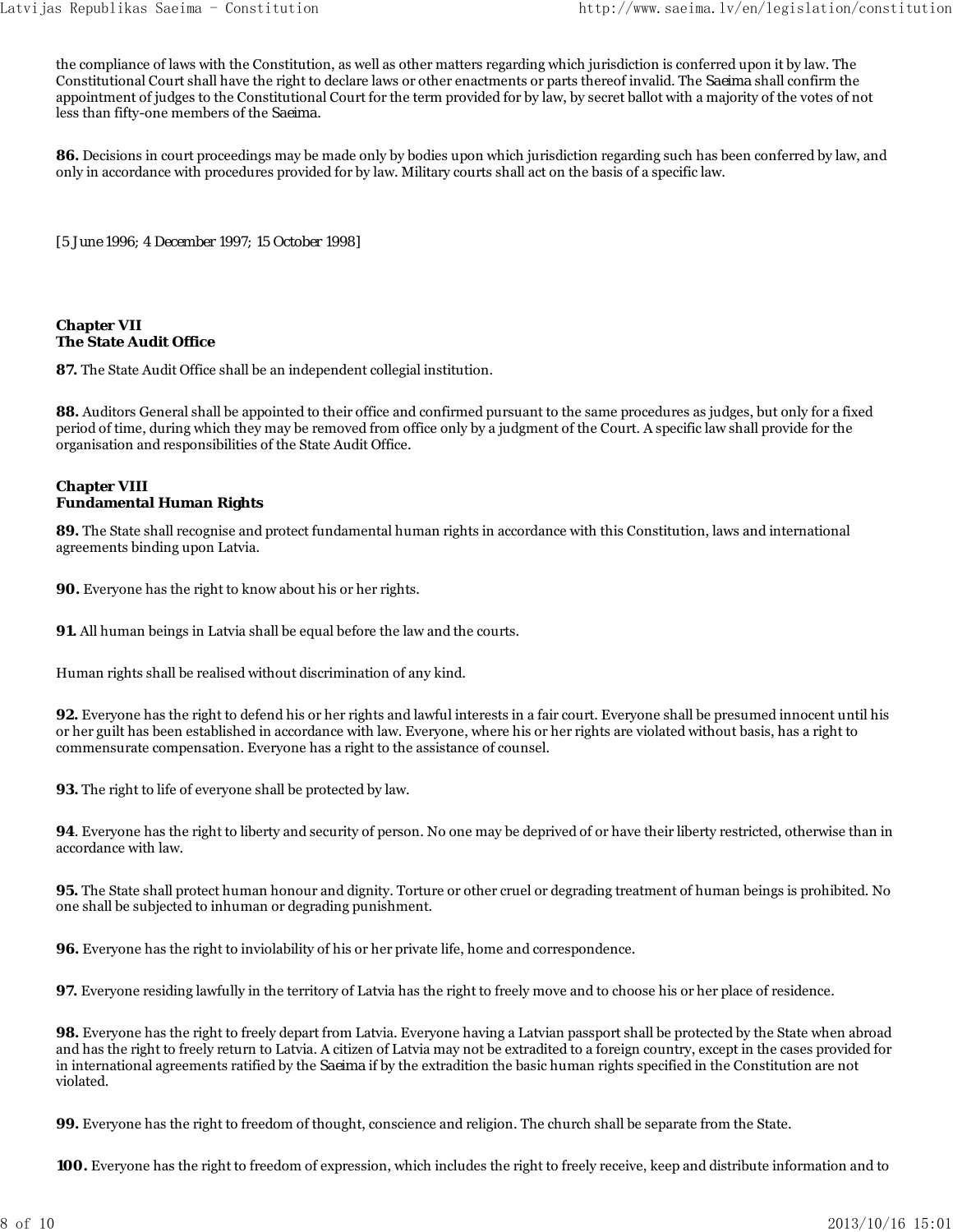express his or her views. Censorship is prohibited.

**101.** Every citizen of Latvia has the right, as provided for by law, to participate in the work of the State and of local government, and to hold a position in the civil service. Local governments shall be elected by Latvian citizens and citizens of the European Union who permanently reside in Latvia. Every citizen of the European Union who permanently resides in Latvia has the right, as provided by law, to participate in the work of local governments. The working language of local governments is the Latvian language

**102.** Everyone has the right to form and join associations, political parties and other public organisations.

**103.** The State shall protect the freedom of previously announced peaceful meetings, street processions, and pickets.

**104.** Everyone has the right to address submissions to State or local government institutions and to receive a materially responsive reply. Everyone has the right to receive a reply in the Latvian language.

**105.** Everyone has the right to own property. Property shall not be used contrary to the interests of the public. Property rights may be restricted only in accordance with law. Expropriation of property for public purposes shall be allowed only in exceptional cases on the basis of a specific law and in return for fair compensation.

**106.** Everyone has the right to freely choose their employment and workplace according to their abilities and qualifications. Forced labour is prohibited. Participation in the relief of disasters and their effects, and work pursuant to a court order shall not be deemed forced labour.

**107.** Every employed person has the right to receive, for work done, commensurate remuneration which shall not be less than the minimum wage established by the State, and has the right to weekly holidays and a paid annual vacation.

**108.** Employed persons have the right to a collective labour agreement, and the right to strike. The State shall protect the freedom of trade unions.

**109.** Everyone has the right to social security in old age, for work disability, for unemployment and in other cases as provided by law.

**110.** The State shall protect and support marriage – a union between a man and a woman, the family, the rights of parents and rights of the child. The State shall provide special support to disabled children, children left without parental care or who have suffered from violence.

**111.** The State shall protect human health and guarantee a basic level of medical assistance for everyone.

**112.** Everyone has the right to education. The State shall ensure that everyone may acquire primary and secondary education without charge. Primary education shall be compulsory.

**113.** The State shall recognise the freedom of scientific research, artistic and other creative activity, and shall protect copyright and patent rights.

**114.** Persons belonging to ethnic minorities have the right to preserve and develop their language and their ethnic and cultural identity.

**115.** The State shall protect the right of everyone to live in a benevolent environment by providing information about environmental conditions and by promoting the preservation and improvement of the environment.

**116.** The rights of persons set out in Articles ninety-six, ninety-seven, ninety-eight, one hundred, one hundred and two, one hundred and three, one hundred and six, and one hundred and eight of the Constitution may be subject to restrictions in circumstances provided for by law in order to protect the rights of other people, the democratic structure of the State, and public safety, welfare and morals. On the basis of the conditions set forth in this Article, restrictions may also be imposed on the expression of religious beliefs.

*[15 October 1998; 30 April 2002; 23 September 2004; 15 December 2005]*